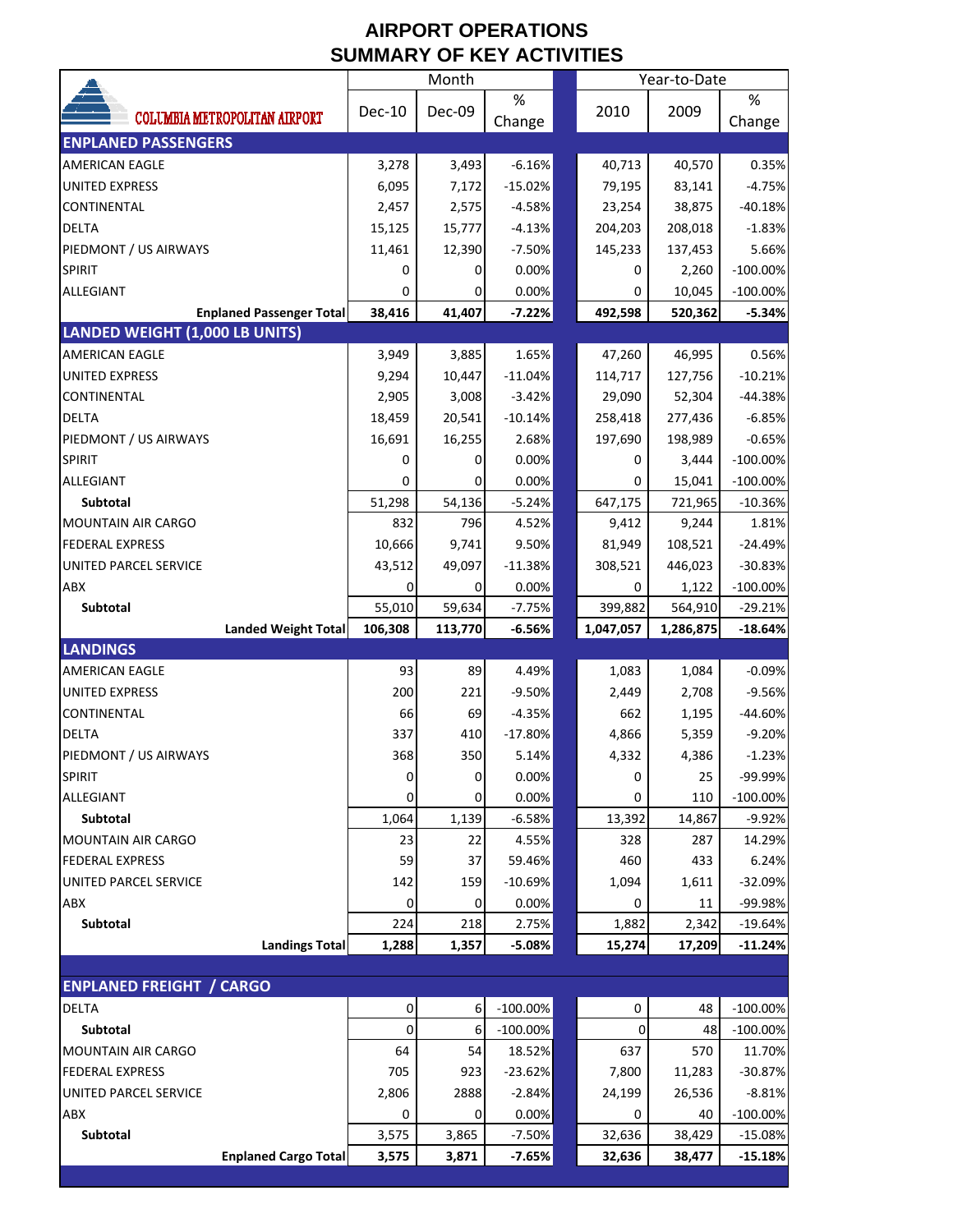## **MONTHLY ENPLANED PASSENGERS 2007-2010**



|      | Jan    | Feb    | Mar    | Apr    | Mav    | Jun    | Jur    | Aug    | Ser    |        |        | Dec    | <b>Grand Total</b> |
|------|--------|--------|--------|--------|--------|--------|--------|--------|--------|--------|--------|--------|--------------------|
| 2007 | 45,499 | 42,296 | 52,339 | 55,135 | 54,339 | 52,403 | 54.779 | 53,793 | 49,235 | 52,840 | 51,305 | 49,270 | 613,233            |
| 2008 | 40,429 | 40,876 | 48,030 | 50,548 | 48,464 | 51,030 | 52,966 | 49,702 | 43,382 | 51,614 | 44,656 | 46,823 | 568,520            |
| 2009 | 35,661 | 35,848 | 42,683 | 46,290 | 47,685 | 48,040 | 49,053 | 45,905 | 39,915 | 45,426 | 41.461 | 41,407 | 519,374            |
| 2010 | 35,739 | 32.645 | 39.942 | 44,627 | 45.370 | 44,112 | 43.647 | 41,920 | 40,611 | 44.536 | 41,033 | 38,416 | 492,598            |

**MONTHLY TOTAL CARGO**



|      | Jan        | Feb        | Mar        |            | Mav        | Jun        | Jul        | Aug        | Sep        |            | Nov        | De         | <b>Grand Total</b> |
|------|------------|------------|------------|------------|------------|------------|------------|------------|------------|------------|------------|------------|--------------------|
| 2007 | 18.906.000 | 18.706.000 | 18.192.000 | 18.632.000 | 22,100,000 | 20.582.000 | 16,794,000 | 19.964.000 | 16.210.000 | 21.484.000 | 19.636.000 | 21.714.000 | 232,920,000        |
| 2008 | 17,608,000 | 16,098,000 | 16,170,000 | 17,572,000 | 18,710,000 | 16,490,000 | 17,304,000 | 16,550,000 | 15,718,000 | 17,382,000 | 14,194,000 | 19,972,000 | 203,768,000        |
| 2009 | 13,462,000 | 15,142,000 | 11,696,000 | 12,706,000 | 11,412,000 | 11,766,000 | 12,004,000 | 10,762,000 | 11,624,000 | 12,148,000 | 10,006,000 | 14,284,000 | 147,012,000        |
| 2010 | 10,108,000 | 10,796,000 | 12,252,000 | 11,634,000 | 10,780,000 | 11,906,000 | 11,010,000 | 11.090.000 | 11,498,000 | 11,212,000 | 10,712,000 | 15,026,000 | 138,024,000        |



|      | Jan     | Feb     | Mar     | Apr     | Mav     | Jun     |         | Aug     | Sep     | Oct     | Nov     | Dec     | <b>Grand Total</b> |
|------|---------|---------|---------|---------|---------|---------|---------|---------|---------|---------|---------|---------|--------------------|
| 2007 | 132.379 | 119.898 | 137.479 | 126.034 | 133.449 | 123.119 | 124.988 | 147,394 | 129.242 | 145.537 | 144.654 | 161.947 | 1,626,120          |
| 2008 | 137.970 | 134,938 | 137,605 | 142,613 | 137,510 | 138,029 | 148,636 | 141,500 | 133,986 | 151,986 | 129,143 | 146.766 | 1,680,682          |
| 2009 | 120.399 | 113,235 | 115,695 | 118,528 | 106,891 | 103,739 | 108.474 | 101,179 | 95,091  | 98,384  | 88,327  | 113,770 | 1,283,712          |
| 2010 | 89.186  | 78,781  | 93,615  | 93,351  | 82.421  | 84.311  | 84,275  | 85,426  | 81,931  | 83,530  | 83.922  | 106,308 | 1,047,057          |